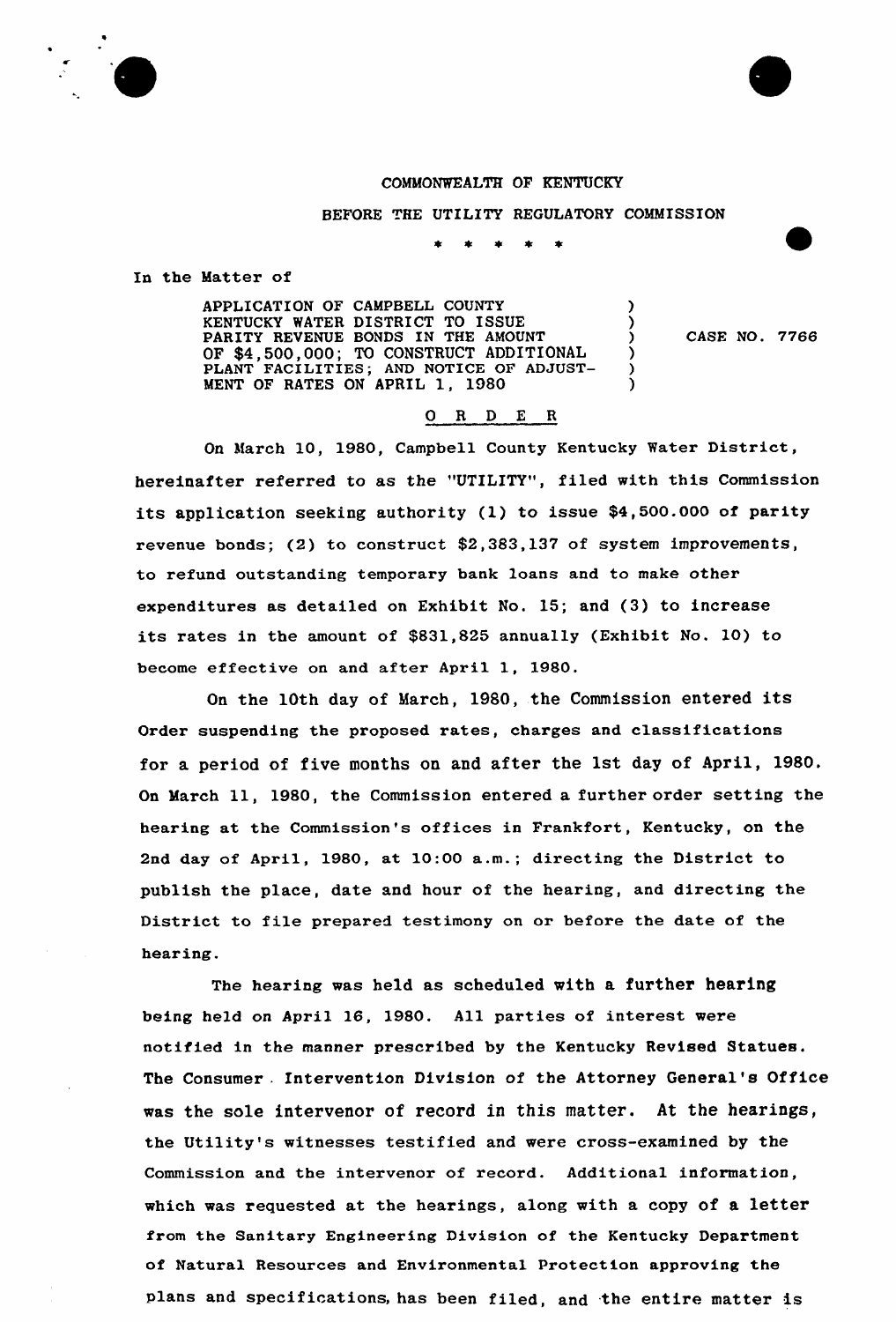submitted for a final determination by this Commission.

## **COMMENTARY**

In a normal construction case, past practice has been to wait until final bids are received before seeking approval of the projects for which the construction is proposed. In the instant case said practice has placed a severe strain on the Commission's resources as a decision on the need for the construction precipitates a need for a simultaneous decision on both the financing and the rate increase. The Commission has responded to the District's needs in this case; however, we wish to put the District on notice that the Commission finds the current practice untenable. If the District's application was the only business before this Commission, we could easily meet the Applicant's needs in a timely manner. The fact is, however, that the Commission has approximately fifty-seven (57) rate cases on its current docket. Therefore, the Commission must have the time allowed by Statute to evaluate these rate applications. We are, therefore, putting the Company on notice that future Applications for construction, financing and rates must be filed so as to permit the Commission, a minimum of five months and twenty days.to process the case. Our current workload simply will not allow us to deviate from this practice.

#### TEST PERIOD

The Utility proposed, and we have adopted for use, the twelve (12) months ending December 31, 1979, for the purpose of determining the reasonableness of the proposed rates. Proforma adjustments have been included where found fair, just and reasonable.

#### RATE BASE

 $-2-$ 

Net Original Cost - From the Record, the Commission has determined that the Applicant's Net Original Cost at the end of the test year is as follows: $<sup>1</sup>$ </sup>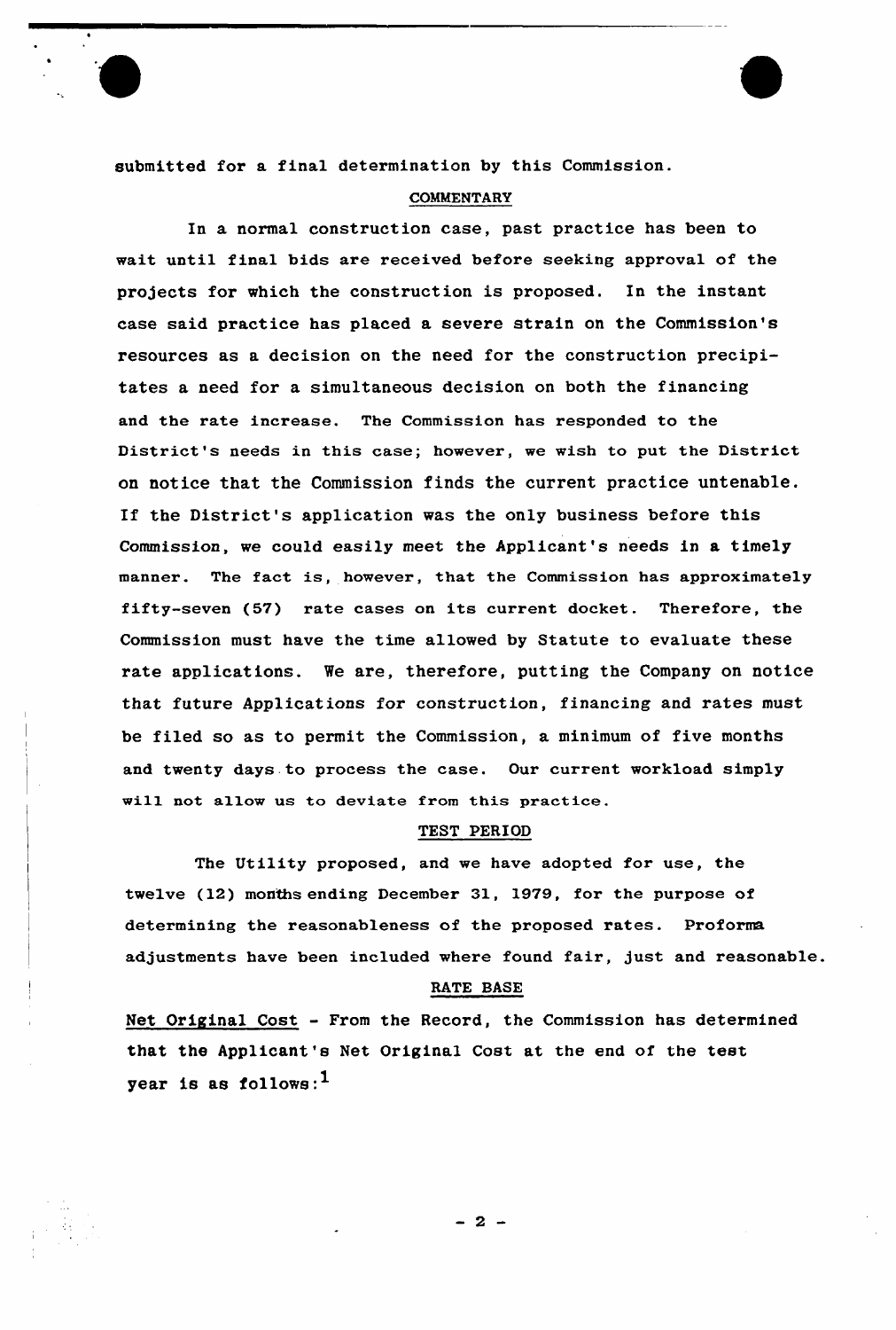



医子宫神经节

| Total Original Cost of Existing<br>Plant Per Utility Books | \$8,895,411   |
|------------------------------------------------------------|---------------|
| Deduct:                                                    | 1,665,387     |
| Reserve for Depreciation<br>Contributions in Aid of        |               |
| Construction                                               | 864,183       |
| Customer Advances for                                      |               |
| Construction                                               | 48,432        |
| Total Original Cost Deductions                             | 2,578,002     |
| Net Original Cost-Existing Plant                           | 6,317,409     |
| Add:                                                       |               |
| Materials and Supplies Inventory                           | S.<br>81,661  |
| Prepayments                                                | 30,833        |
| Cash Working Capital at 12.5                               |               |
| Percent of Out-of-Pocket<br>Expenses                       | 102,858       |
| Acquistion Adjustment                                      | 129,097       |
|                                                            |               |
| Total Additions                                            | 344,449<br>s. |
| Total Original Cost Base (before                           |               |
| plant additions)                                           | \$6,661,858   |

COST OF REPRODUCTION AS A GOING CONCERN

No evidence of reproduction costs as a going concern has been introduced in this case. However, the Commission takes note that if such were presented it might exceed the original cost of the property.

# REVENUES AND EXPENSES

The Applicant proposed, in its Exhibit No. 10, Revised, several proforma revenue and expense adjustments. The Commission is of the opinion that the adjustments generally are proper and they have, therefore, been accepted for rate-making purposes. As shown below, the net effect of these adjustments is to reduce net operating income by \$57,418 to \$218,203.

|                      | Actual      | Proforma<br>Adjustments | Adjusted    |  |  |
|----------------------|-------------|-------------------------|-------------|--|--|
| Operating Revenues   | \$1,585,024 | \$113,789               | \$1,698,813 |  |  |
| Operating Expenses   | 1,309,403   | 171.207                 | 1,480,610   |  |  |
| Net Operating Income | \$ 275,621  | $\sqrt[3]{57,418}$      | \$218.203   |  |  |

 $\bar{\mathbf{I}}$ Applicant's Exhibit NO. 13, ReViSed.

 $-3-$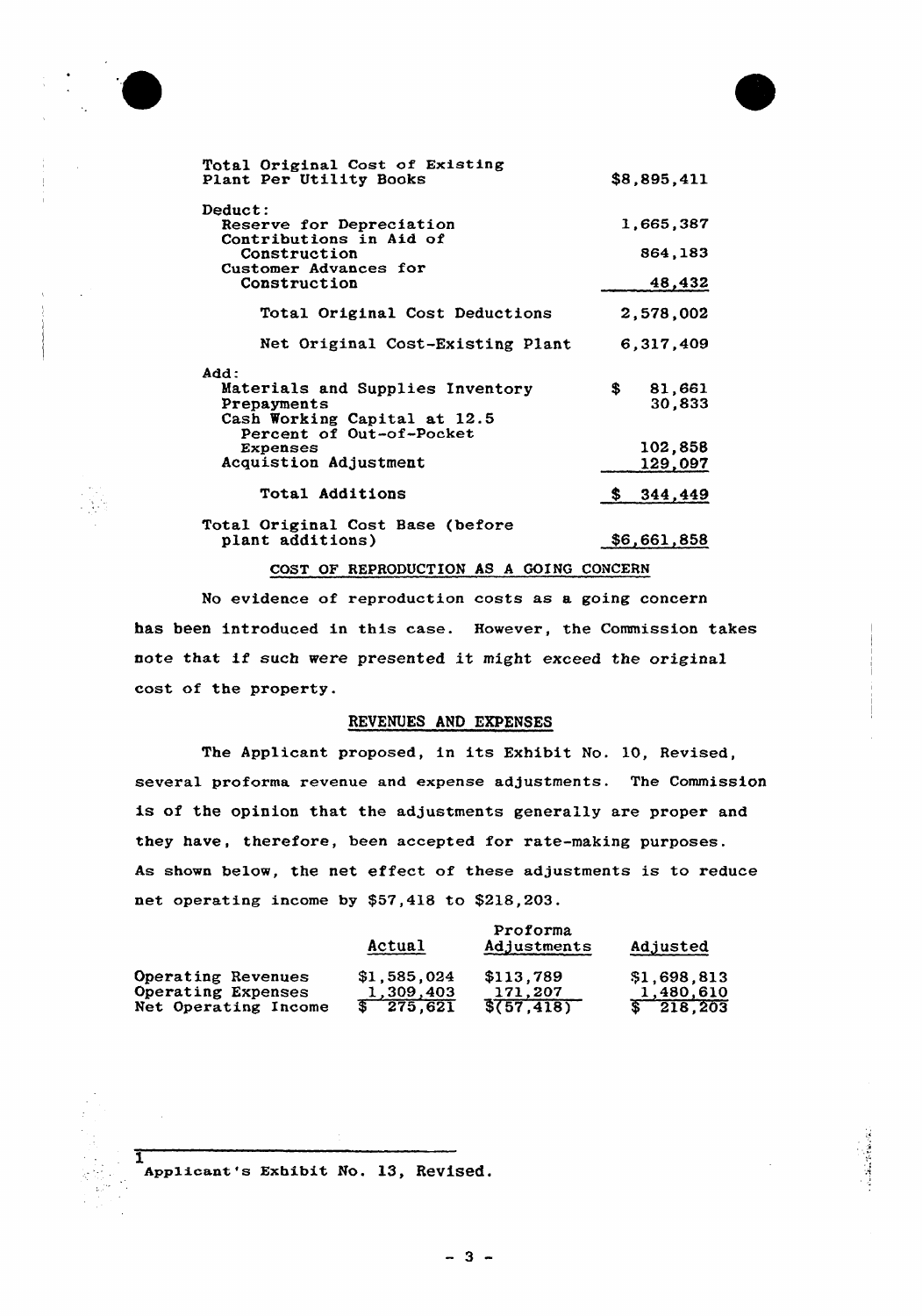

## REVENUE REQUIREMENTS

The issuance of parity bonds by the District is governed by the parity provisions set forth in the present revenue bond indenture. These requirements must be met in order for the proposed bonds to be issued. Necessary line additions and reinforcements dictate that the proposed construction take place at the earliest possible time. Under these circumstances it does not appear that alternative method of financing would be available at a reasonable cost.

To meet the parity provisions, the District maintained that gross annual revenues of \$2,553,624 would be required. The Commission concurs. Eowever, in determining the revenue increase required, the District failed to consider interest income to be derived from the investment of \$1,064,163, a portion of the proceeds of the bond issue to be used to fully fund the Debt Service Reserve, at 10% per annum. Taking this into consideration, the Commission 2 has determined that an increase of  $$748,395$ , the revenues grante herein, is necessary to allow the District the opportunity to pay its operating expenses and meet the requirements of its bond indenture.

## SUMMARY

The Commission, after consideration of all the evidence of record and being advised, is of the opinion and FINDS that:

1. Public convenience and necessity require the construction of the proposed improvements to the Utility's existing water distribution system in the areas defined by the application and exhibits filed in this matter.

2. The construction project propased by the Utility includes approximately 68,350 linear feet of 16-inch pipe, 13,800 linear feet of 12-inch pipe, 12,500 linear feet of 8-inch pipe, 750 linear feet of 6-inch pipe, 100 linear feet of 4-inch pipe and other miscellaneous improvements; all at a total construction cost of \$1,960,358 and a total project scope of \$4,500,000.

3. Any construction deviations from the contract plans and specifications, herein approved, which could adversely affect service to any customer shall be subject to the prior approval of this Commission.

π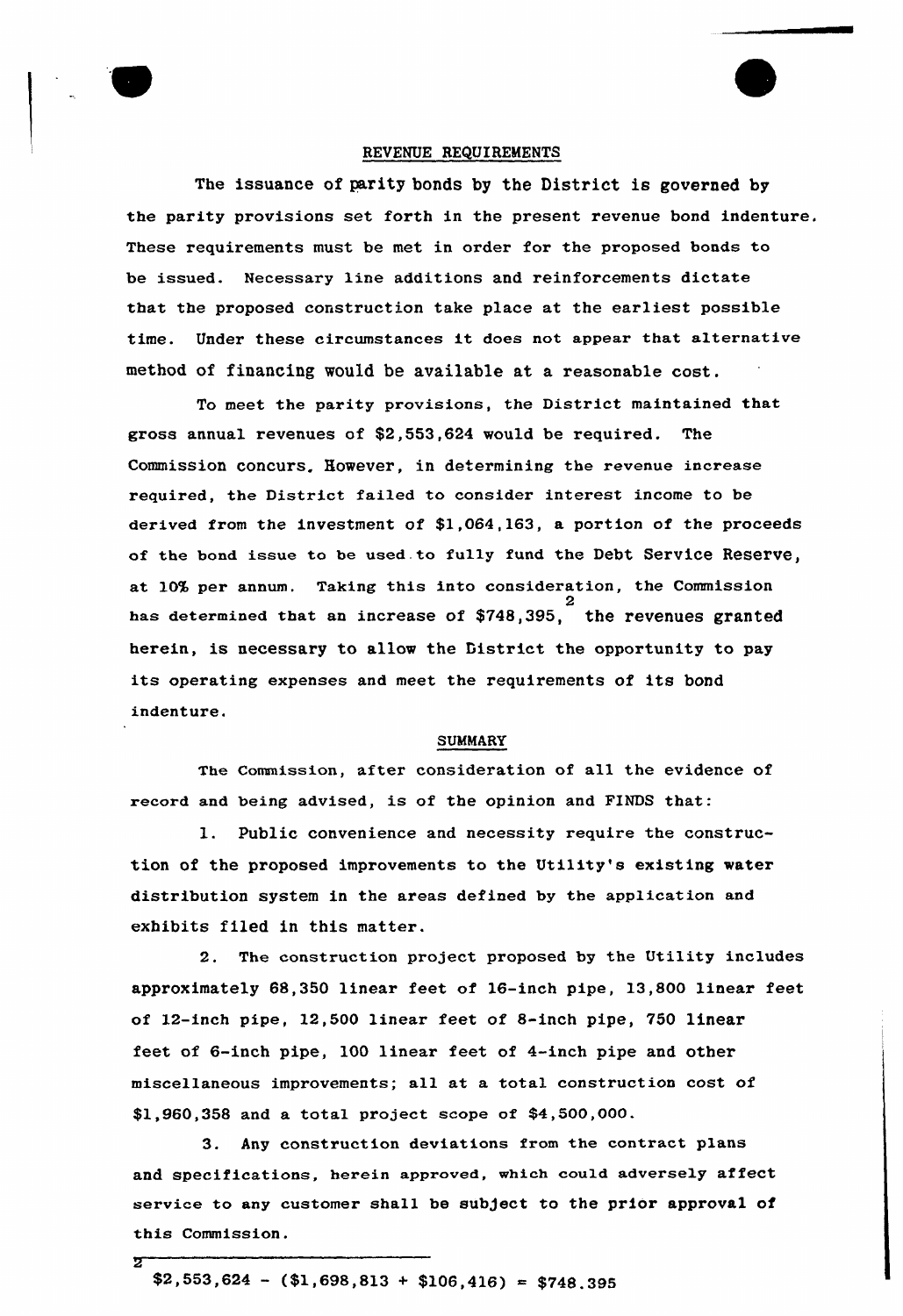4. The proposed issuance of \$4,500,000 of parity bonds is for a lawful object within the corporate purposes of the utility, is necessary and appropriate for and consistent with the proper performance by the utility of its service to the public and will nbt impair its ability to perform that service, and is reasonably necessary and appropriate for such purposes.

5. The rates set out in Appendix "A" attached hereto and made a part hereof are fair, just and reasonable rates to be charged by Campbell County Kentucky Water District in that they will produce annual revenues from water sales of approximately \$2,447,208 and should be approved. This revenue along with the : \$106,416 of interest income from the investment of the Debt Service Requirement will produce gross annual revenues of \$2,553,624 or that revenue needed by the Applicant to pay its operating expenses and meet the bond indenture requirements. The general service rate should be, and will become uniform in all areas served by the District upon institution of the Appendix "A" rate schedule.

6. The rates proposed by Campbell County Kentucky Water District and set out in the Application should be denied in that they produce annual revenues in excess of that found reasonable.

7. The Utility should furnish this Commission with duly verified documentation of the total cost of this project, including the cost of construction and all other capita1ized costs (engineering, legal, administrative, etc.), within sixty (60) days of the date that construction is substantially completed.

8. The contract between the Utility and the Engineer should require the Engineer to provide general engineering supervision and full-time resident inspection under his supervision to insure that the construction work conforms to the best construction practices and is done in accordance with the contract plans and specifications.

9. Within sixty (60) days of the date of substantial completion of this construction, the Utility should require the Engineer to furnish this Commission with a copy of the as-built plans along with the Engineer's certification and the construction has been satisfactorily completed in accordance with the contract plans and specifications.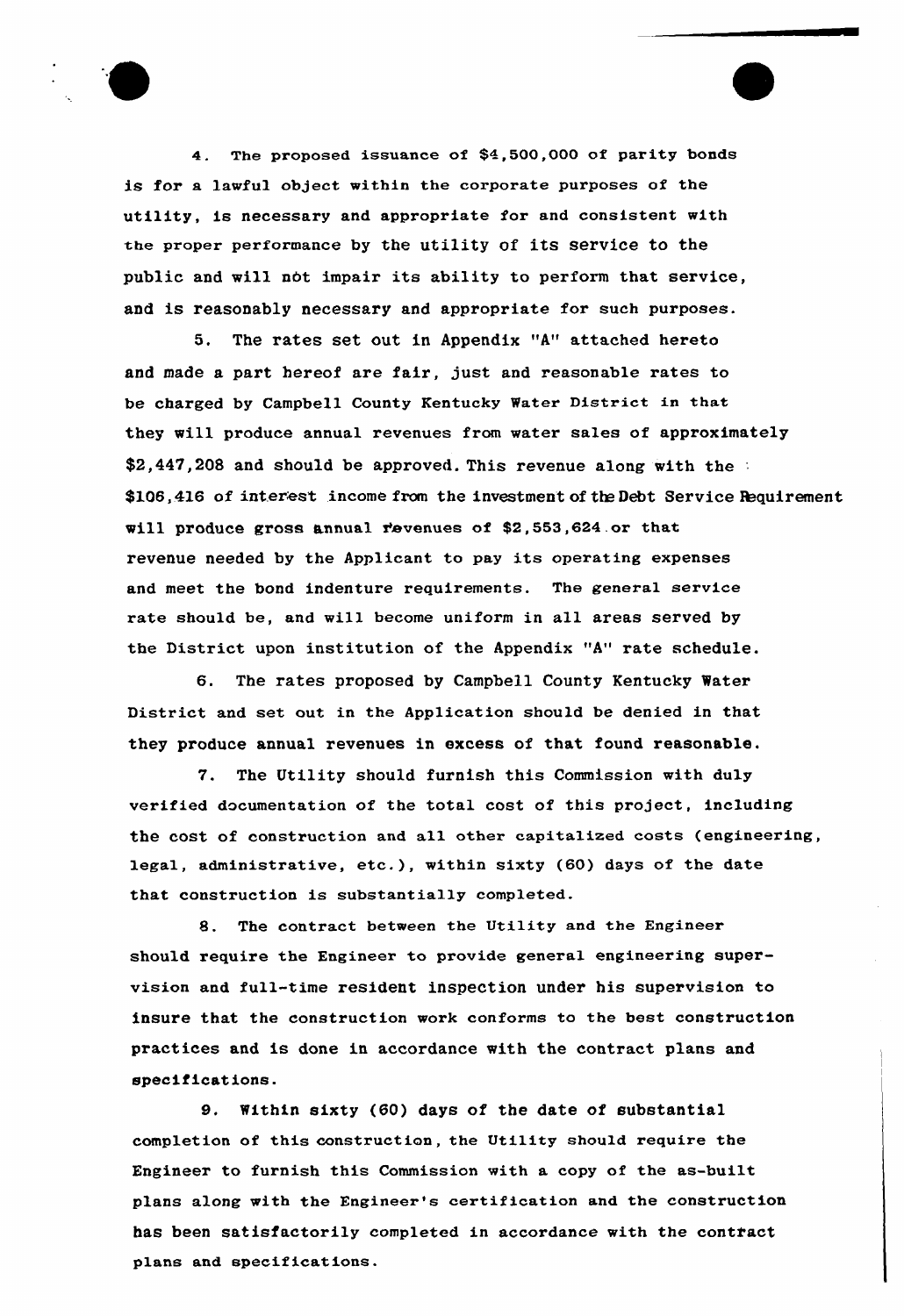

IT IS THEREFORE ORDERED:

(1) That Campbell County Kentucky Water District be and it is hereby granted a Certificate of Public Convenience and Necessity to construct the proposed extensions, additions, and other improvements to its existing water distribution system in the areas set forth in the application and in accordance with the contract and specifications filed in this record.

(2) That any construction deviations from the contract plans and specifications, herein approved, which could adversely affect service to any customer shall be subject to the prior approval of this Commission.

(3) That the Utility be and is hereby authorized to issue and sell, at competitive bidding \$4,500,000 of parity revenue bonds to the purchaser or purchasers submitting bids which will result in the lowest annual cost of money to the District.

(4) That the proceeds from the sale of the securities authorized herein shall be used only for lawful purposes as set out in the Application.

(5} That the District shall file within a reasonable time the date or dates of sale, the exact interest rate, the purchasers, the maturity dates, and a list of the expenses and fees involved in the issuance of the parity revenue bonds authorized herein.

(6) That the contract between the Utility and the Engineer shall require the Engineer to provide general engineering supervision and full-time resident inspection under his supervision to insure that the contractor's contruction work conforms to the best construction practices and is done in accordance with the contract plans and specifications.

(7) That the Utility shall require the Engineer, within sixty (60) days of substantial completion of the proposed construction, to furnish this Commission with a copy of the "As-Built Plans" and a certification that the construction has been satisfactorily completed in accordance with the contract plans and specifications.

(8) That the District shall advise the Commission as to the investments of the Funds for the Debt Service Reserve Requirement and any change thereafter.

(9) That the Rates proposed by the District and set out in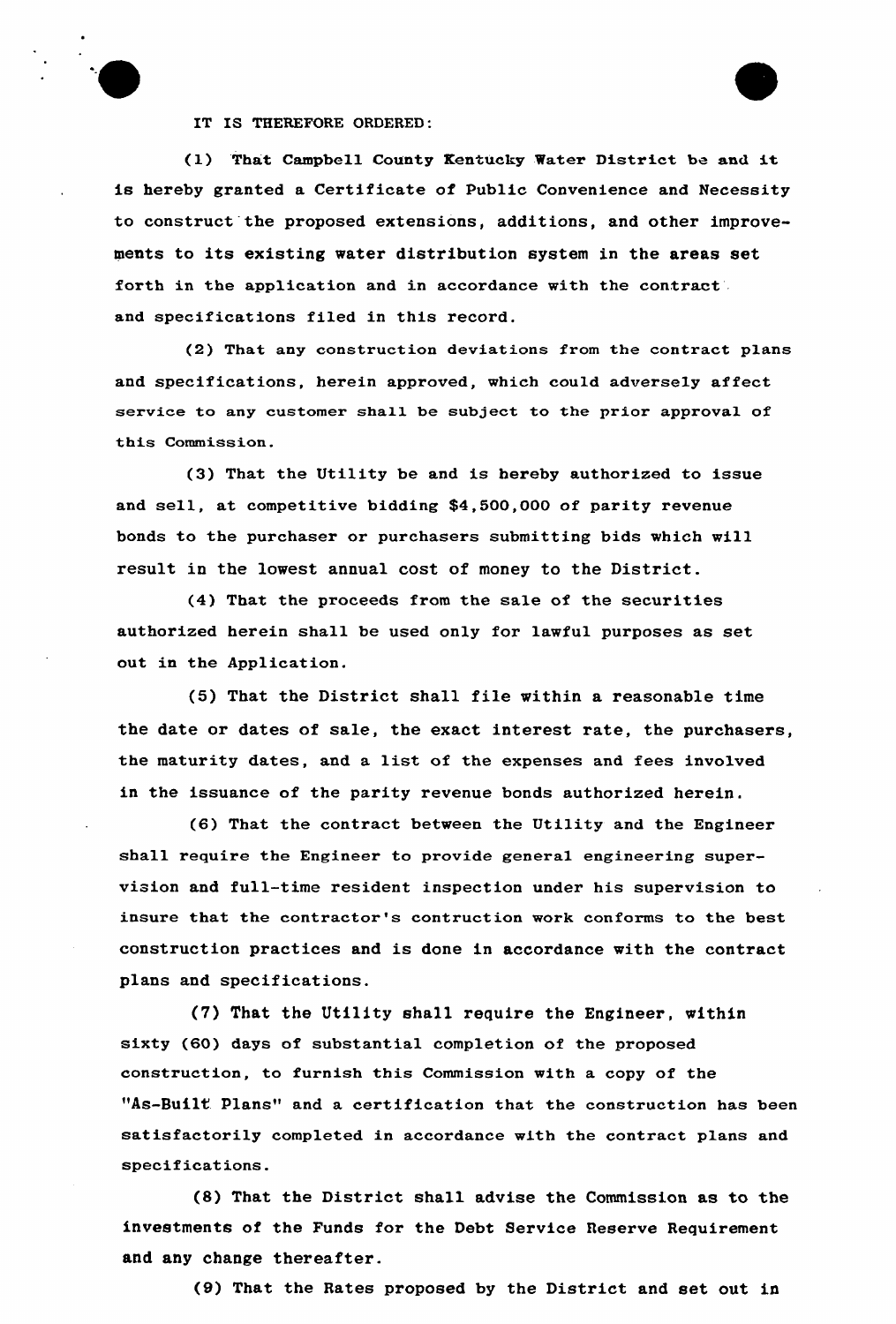

the Application insofar as they differ from those in Appendix "A" be and are hereby denied.

(10) That the proposed rates for water service set out in Appendix "A" attached hereto and made a part hereof are fixed and prescribed as the rates for water service rendered by the Campbell County Kentucky Water District on and after the date of the issuance of the parity revenue bonds.

(ll) That the District shall file with the Commission within (30) days from the effective date of the rates authorized herein, its revised tariff sheets setting out the water service rates and charges approved herein.

(12) That the District shall file with the Commission quarterly financial statements until further notice.

Nothing contained herein shall be deemed a finding of value for any purpose whatsoever, nor construed as a warranty on the part of the Commonwealth of Kentucky or any agency thereof as to the securities authorized herein.

> Done at Frankfort, Kentucky, this the16thday of May, 1989 UTILITY REGULATORY COMMISSION

> > Chairman

Uice Chairman

Commissioner

ATTEST:

**Secretary**